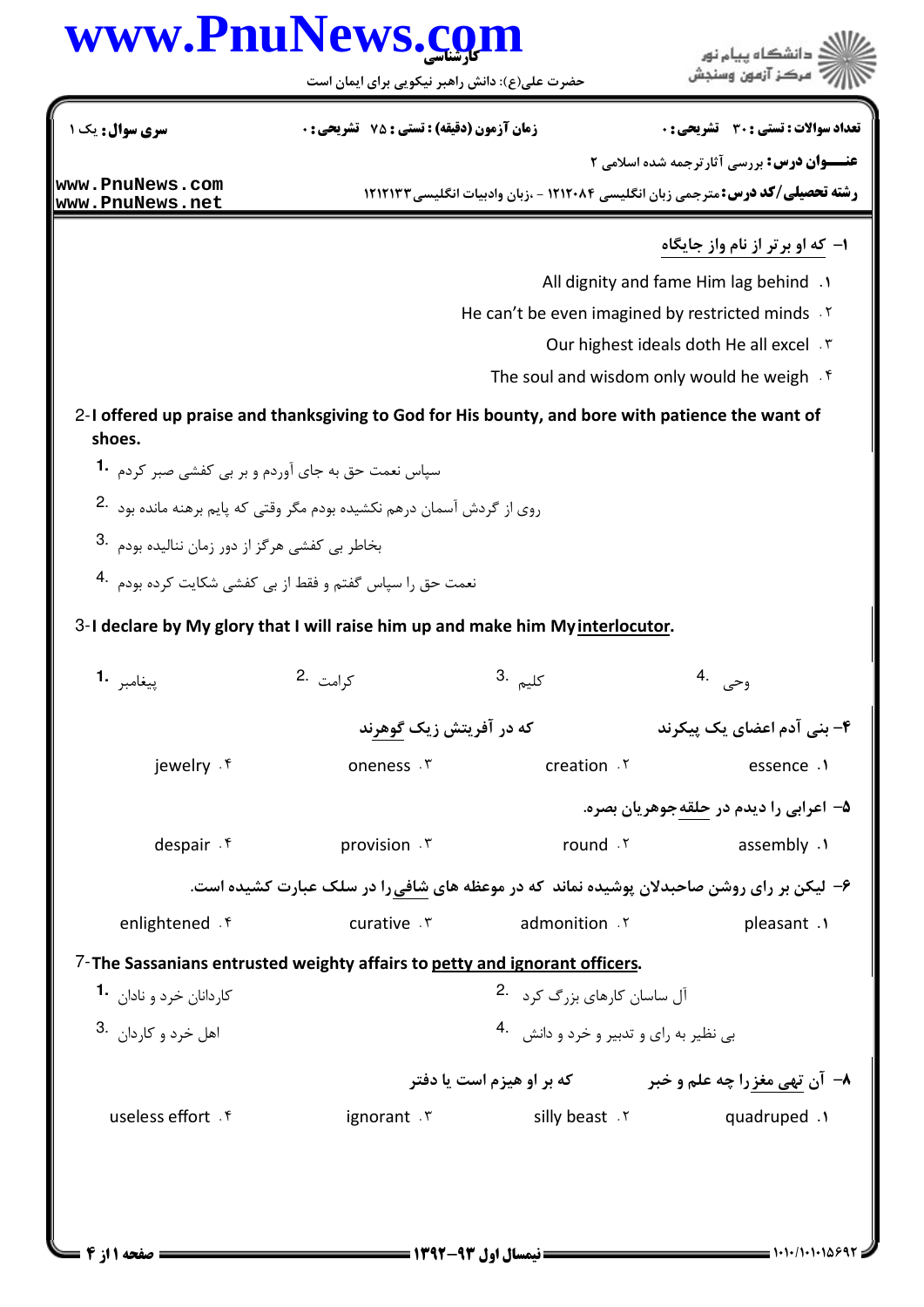## www.PnuNews.com

حضرت علی(ع): دانش راهبر نیکویی برای ایمان است

| سری سوال : ۱ یک                                                       | <b>زمان آزمون (دقیقه) : تستی : 75 ٪ تشریحی : 0</b> |  |                                         | تعداد سوالات : تستي : 30 ٪ تشريحي : 0                                           |  |
|-----------------------------------------------------------------------|----------------------------------------------------|--|-----------------------------------------|---------------------------------------------------------------------------------|--|
|                                                                       |                                                    |  |                                         | <b>عنـــوان درس:</b> بررسي آثارترجمه شده اسلامي 2                               |  |
| www.PnuNews.com<br>www.PnuNews.net                                    |                                                    |  |                                         | رشته تحصیلی/کد درس: مترجمی زبان انگلیسی ۱۲۱۲۰۸۴ - ،زبان وادبیات انگلیسی ۱۲۱۲۱۳۳ |  |
| 9-Shelter the orphan in your shade                                    |                                                    |  |                                         |                                                                                 |  |
| به شفقت بیفشانش از چهره خاک <b>1</b> ۰                                |                                                    |  | پدر مرده را سايه بر سر فكن 2.           |                                                                                 |  |
| چوبینی یتیمی سرافکنده پیش .3                                          |                                                    |  | مرا باشد از درد طفلان خبر 4.            |                                                                                 |  |
| 10-The heaven with these fair and pleasant stars should be beautiful. |                                                    |  |                                         |                                                                                 |  |
| اختران نغر و خوش <sup>.2</sup> فهم ظاهري زيباستي <b>1۰</b>            |                                                    |  | اصل خود يكتاستى . <sup>3</sup>          | نردبان معرفت 4.                                                                 |  |
|                                                                       |                                                    |  |                                         | 11- چو سختی پیشش آید، سهل گیرد                                                  |  |
|                                                                       |                                                    |  |                                         | When difficulty occurs, bears it easily .                                       |  |
|                                                                       |                                                    |  |                                         | A person who has accustomed himself to eat sparingly . Y                        |  |
|                                                                       |                                                    |  |                                         | But if in time of prosperity he has been to pamper himself .                    |  |
|                                                                       |                                                    |  |                                         | When he meets distress he sinks under it f                                      |  |
| 12-Not a single response is coming from the throne                    |                                                    |  |                                         |                                                                                 |  |
| زان همی ترسم که باشم رد باب 1.                                        |                                                    |  | این همه الله <sub>ر</sub> ا لبیک کو؟ 2. |                                                                                 |  |
| 3. می نیاید یک جواب از پیش تخت                                        |                                                    |  | گفت لبيكم نمي آيد جواب 4.               |                                                                                 |  |
|                                                                       |                                                    |  |                                         | ۱۳- از جمادی مردم و نامی شدم                                                    |  |
|                                                                       |                                                    |  |                                         | I died from mineral and plant became.                                           |  |
|                                                                       |                                                    |  |                                         | Died from the plant and took the sentient frame.                                |  |
|                                                                       |                                                    |  |                                         | To soar with angel-opinion through the sky .                                    |  |
|                                                                       |                                                    |  |                                         | Everything shall perish save His face . f                                       |  |
|                                                                       | یا قناعت پر کند، یا خاک گور                        |  |                                         | ۱۴- گفت چشم تنگ دنیا دوست را                                                    |  |
| fortune . f                                                           | satisfied . ٣                                      |  | contentment .Y                          | security .1                                                                     |  |
|                                                                       |                                                    |  |                                         | ۰۱۵ عاملهرا شنیدم که خانه رعیت خراب کردی                                        |  |
| subject f                                                             | revenue man . \v                                   |  | tax collector .Y                        | agent $\cdot$                                                                   |  |
|                                                                       |                                                    |  |                                         | ۱۶- دو امیر زاده در مصر بودند که یکی علم آموخت و دیگری مال اندوخت.              |  |
|                                                                       | gained wealth . Y                                  |  |                                         | got the portion .                                                               |  |
|                                                                       | arrived at monarchy . f                            |  |                                         | acquired money . ٣                                                              |  |
|                                                                       |                                                    |  |                                         |                                                                                 |  |
|                                                                       |                                                    |  |                                         |                                                                                 |  |
|                                                                       |                                                    |  |                                         |                                                                                 |  |

ے)<br>جگہلات دانشگاہ پیام نو<br>جگہلات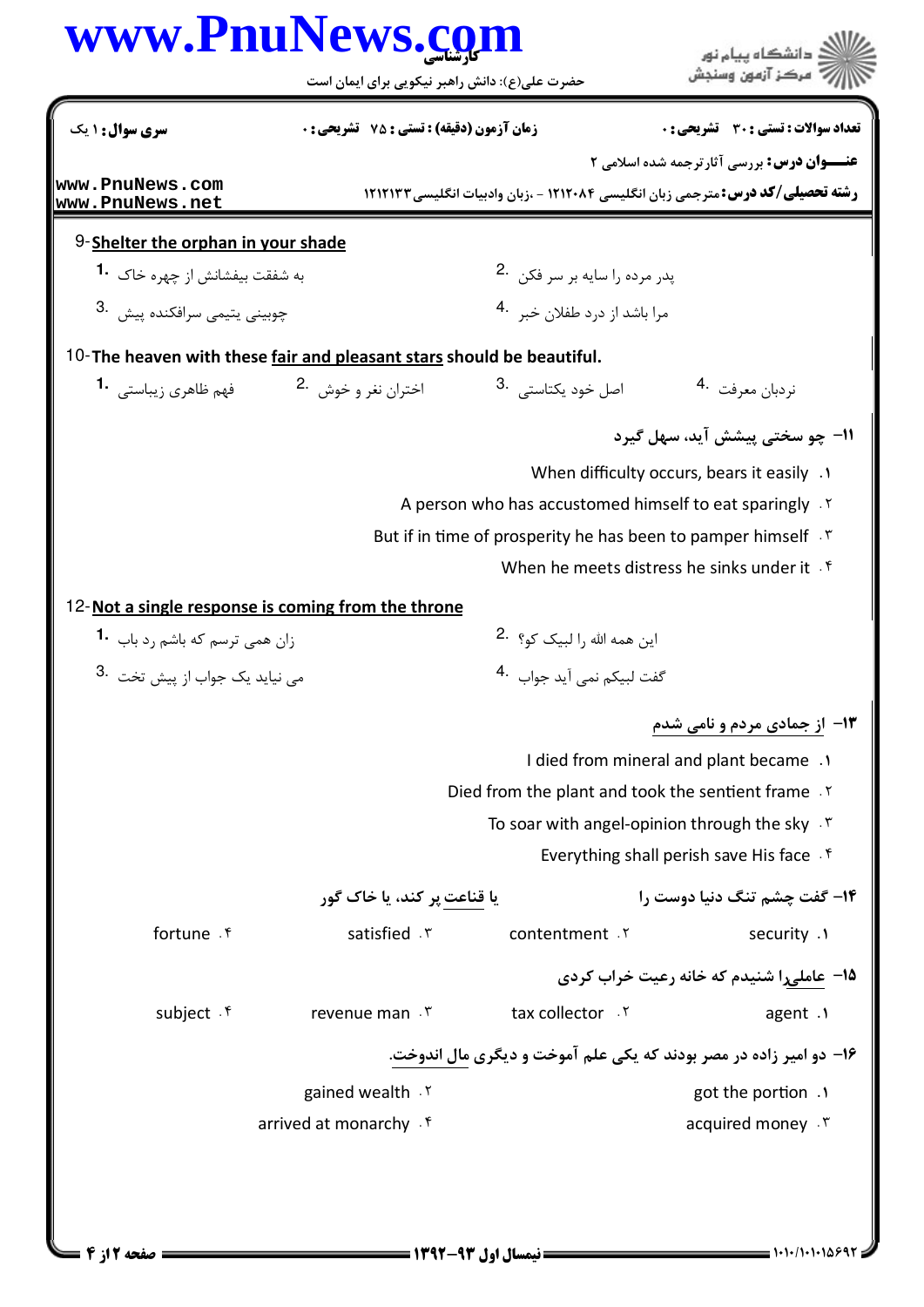|                                    | حضرت علی(ع): دانش راهبر نیکویی برای ایمان است                                                                   |                                                         |                                                                                                                                             |
|------------------------------------|-----------------------------------------------------------------------------------------------------------------|---------------------------------------------------------|---------------------------------------------------------------------------------------------------------------------------------------------|
| سری سوال : ۱ یک                    | زمان آزمون (دقيقه) : تستى : 75 تشريحى : 0                                                                       |                                                         | تعداد سوالات : تستى : 30 ٪ تشريحي : 0                                                                                                       |
| www.PnuNews.com<br>www.PnuNews.net |                                                                                                                 |                                                         | <b>عنـــوان درس:</b> بررسي آثارترجمه شده اسلامي ۲<br><b>رشته تحصیلی/کد درس:</b> مترجمی زبان انگلیسی ۱۲۱۲۰۸۴ - ،زبان وادبیات انگلیسی ۱۲۱۲۱۳۳ |
|                                    |                                                                                                                 |                                                         | ∕۱۲− جان نماز                                                                                                                               |
|                                    | salutation and peace . Y                                                                                        |                                                         | the soul of prayer .                                                                                                                        |
|                                    | divine unity $\cdot$ $\uparrow$                                                                                 |                                                         | format of prayer . ٣                                                                                                                        |
|                                    |                                                                                                                 |                                                         | ۱۸– یکی از علمای راسخ را پرسیدند.                                                                                                           |
| consecrated f                      | devotions . ٣                                                                                                   | reputable . ٢                                           | men of piety .                                                                                                                              |
|                                    |                                                                                                                 |                                                         | <b>۱۹</b> - درشتی و نرمی                                                                                                                    |
|                                    | harshness and kindness . Y                                                                                      |                                                         | wrath beyond measure .                                                                                                                      |
|                                    | severity and authority f                                                                                        |                                                         | estrangement and kindness . ٣                                                                                                               |
|                                    |                                                                                                                 |                                                         | ۲۰- ای همه هستی ز تو پیدا شده                                                                                                               |
|                                    |                                                                                                                 | The uncultivated soil becomes fertile because of You .1 |                                                                                                                                             |
|                                    |                                                                                                                 |                                                         | All creatures are alive, for You want . Y                                                                                                   |
|                                    |                                                                                                                 |                                                         | All we are mortal, Thou immortal art . ٣                                                                                                    |
|                                    |                                                                                                                 |                                                         | To us beneficent, in holiness apart f                                                                                                       |
|                                    |                                                                                                                 |                                                         | <b>٢١</b> - قلب من پذيراى همه صورتهاست.                                                                                                     |
| features .f                        | tables . ٣                                                                                                      | forms . ٢                                               | shapes .1                                                                                                                                   |
|                                    |                                                                                                                 |                                                         | <b>3۲-</b> مروت نباشد که همه در تسبیح و من به غفلت خفته                                                                                     |
| wondering . f                      | forgetful . ٣                                                                                                   | recollect . ٢                                           | ignorance .1                                                                                                                                |
|                                    | <b>۲۳</b> – اگر نان وقف از بهر جمعیت خاطر و فراغ عبادت باشد <u>حلال</u> است و اگر مجموع از بهر نان نشینند حرام. |                                                         |                                                                                                                                             |
| pious . e                          | $legal \cdot$ $\mathcal{F}$                                                                                     | legitimate Y                                            | certain .1                                                                                                                                  |
|                                    |                                                                                                                 |                                                         | <b>۲۴</b> - شکر نعمت باری تعالی بر من است که میراث پیامبران یافتم.                                                                          |
| portion . f                        | wisdom . ٣                                                                                                      | blessing . ٢                                            | thank .                                                                                                                                     |
|                                    | يا قناعت پر كند، يا خاک گور                                                                                     |                                                         | <b>۲۵</b> - گفت چشم تنگ دنیا دوست را                                                                                                        |
|                                    | greedy eyes . Y                                                                                                 |                                                         | unfair eyes .1                                                                                                                              |
|                                    | travelling merchant f                                                                                           |                                                         | worldly man $\cdot$ $\cdot$                                                                                                                 |
|                                    |                                                                                                                 |                                                         | ۲۶– قضا رابر در شهری به تهمت جاسوسی گرفتار آمدند.                                                                                           |
| prosperity . f                     | welfare . ٣                                                                                                     | hence Y                                                 | accidentally .1                                                                                                                             |